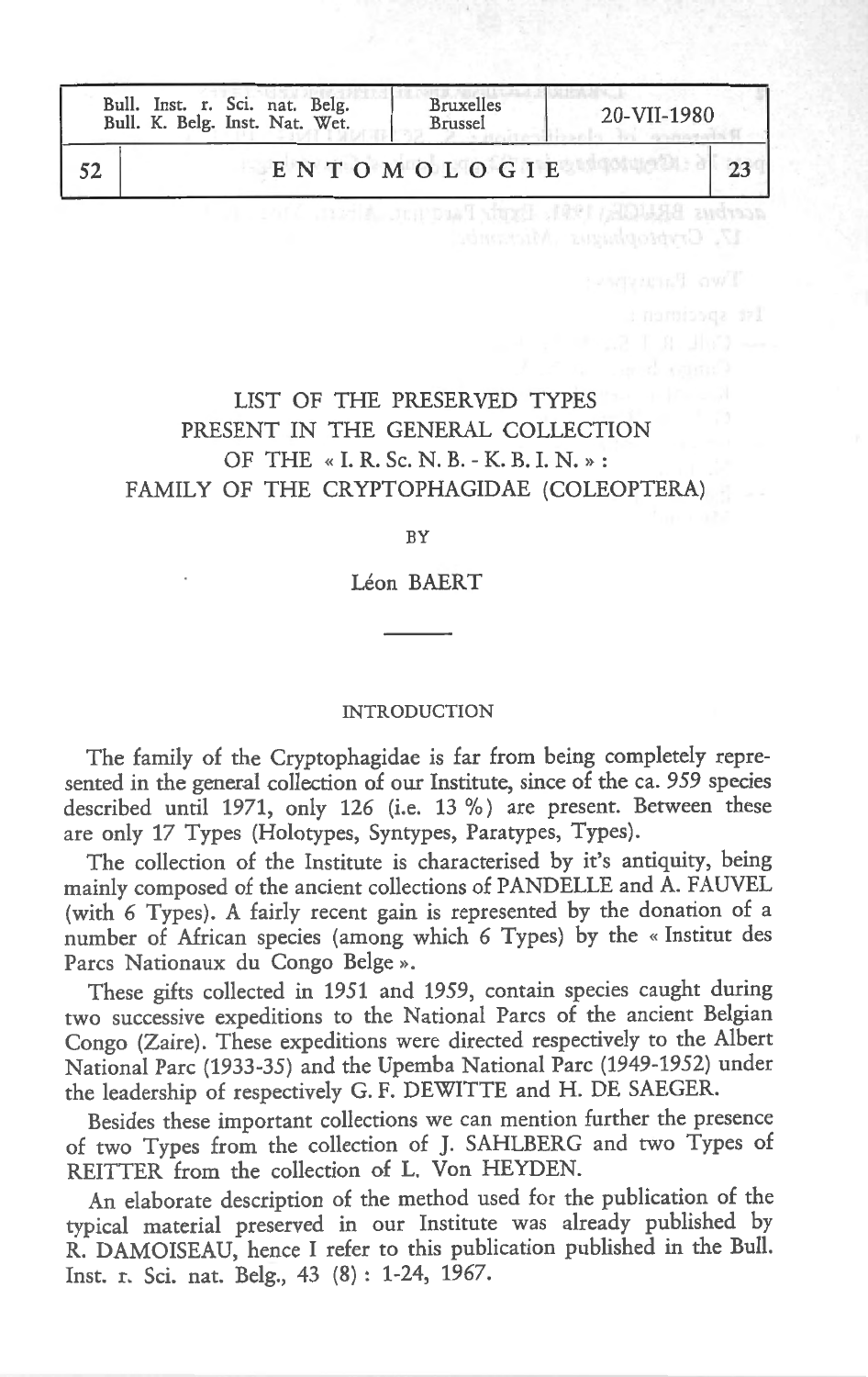Reference of classification : S. SCHENKLING, 1923, Coleopt. Cat. pars 76 : *Cryptophagidae,* 92 pp., Junk, s'-Gravenhage.

## *acerbus* BRUCE, 1951, Exp!. Pare nat. Albert, Miss. de Witte, fasc. 75 : 17, *Cryptophagus (Micrambe)*

Two Paratypes :

lst specimen :

- Coll. R. I. Sc. N. B. (blue label). Congo beige : P. N. A. Kanyabayongo (Kabasha) / 1760 m / 7-XII-1934. G. F. de Witte / 876.
- *Cryptocephalus (Micrambe) acerbus.*  N. Bruce; det. 1950.
- $-$  Paratype.
- Micrambe acerbus (Bruce).

2nd specimen :

 $-$  locality : Kivu, Rutshuru / 1250 m / 4-VII-1935. n° 1686

*affinis* SAHLBERG, 1834, Bull. Moscou VII : 275, *Atomaria* 

One Type:

- Coll. R. I. Sc. N. B. (white label). Finlande : Karislojo. J. Sahlberg *I val. typ. I* 75. - det. *Atomaria affinis Sahlberg.*
- $-$  Type.
	- Atomaria affinis Sahlberg.
- *alberti* BRUCE, 1951, Exp!. Pare nat. Albert, Miss. de Witte, fasc. 75 : 10, *Cryptophagus (Micrambe)*

Four Paratypes (n° 1308; 1312; 527; 620) :

n° 1308 :

- Coll. R. I. Sc. N. B. (blue label). Congo beige : Ruanda. Mt Tamara (près lac N'Gando) / 2600 m / 11-III-1935. G. F. de Witte; 1308 (id. 1312).
- *Cryptophagus (Micrambe) Alberti.*  N. Bruce; det. 1950.

- Micrambe alberti (Bruce).

- locality: Congo beige: Tshamugussa (Bweza); 2250 m; (Bambous); 10-VII-1934.

 $-$  Paratype.

n° 527: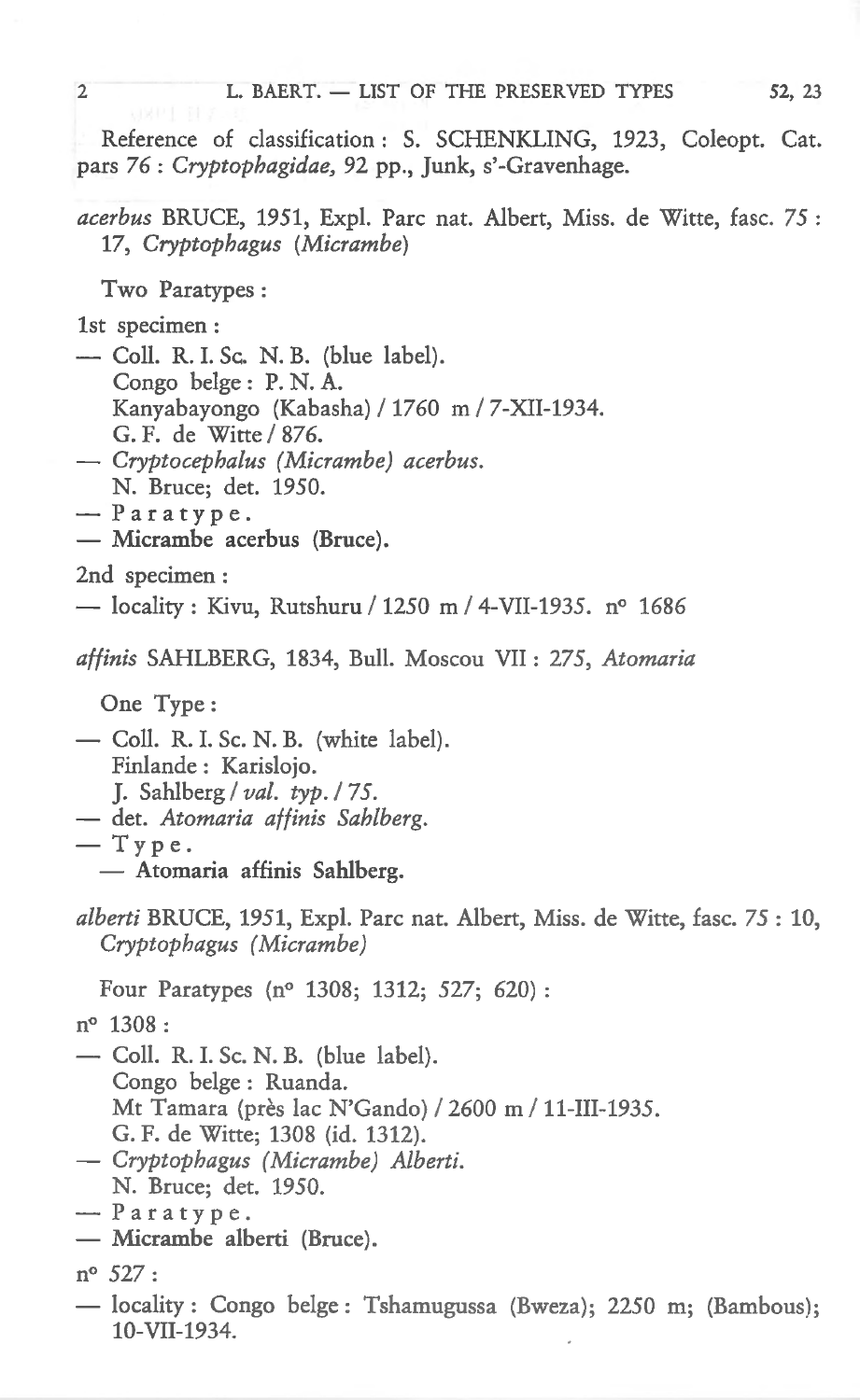#### 52, 23 PRESENT IN THE GENERAL COLLECTION

3

\* SSA An

n° 620:

 $-$  locality: Ruanda / volc. Gahinga (top) à 3475 m / 19-IX-1934.

*cordatus* GROUVELLE, 1903, Rev. d'Ent. XXII: 197, *Loberus* 

One Syntype :

- Coll. R. I. Sc. N. B. (pink label). Nouvelle Caledonie *I Kana/a I recolt. Coste.*  ex. coll. Fauvel.
- Coll. A. Fauvel. det. *Loberus cordatus.*
- $-$  Syntype.
- Loberus cordatus Grouvelle.

desaegeri BRUCE, 1959, Expl. Parc nat. Garamba, Miss. H. De Saeger, fasc. 17 : 4, *Loberus* 

Fourty five Paratype

example:

- $-$  Coll. R. I. Sc. N. B. (blue label). Congo beige *I P.* N. G. *I* Miss. H. De Saeger. Utukuru / 4 / 22-VII-1952.
- H. De Saeger / 3811.
- N. Bruce; det. 1959 *I Loberus Desaegeri.*
- $-$  Paratype.
- Loberus desaegeri Bruce.

For the remainder 44 paratypes we can refer to the above referred publication on the pages 5, 6 and 7.

*discolor* BRUCE, 1951, Expl. Pare nat. Albert, Miss. de Witte, fasc. 75 : 12, *Cryptophagus (Micrambe).* 

Three hundred eighty eight Paratypes (138 specimens with n° 650; 97 specimens with n° 622; 153 specimens with n° 493).

example :

n° 650:

- $-9.$
- $-$  Coll. R. I. Sc. N. B. (blue label).
- Col. Gahinga-Sabinjo / 22-9-1934. G. F. de Witte / Parc nat. Albert.
- $-$  *Cryptophagus (Micrambe) discolor.* N. Bruce; det. 1950.
- Paratype.
- Micrambe discolor (Bruce).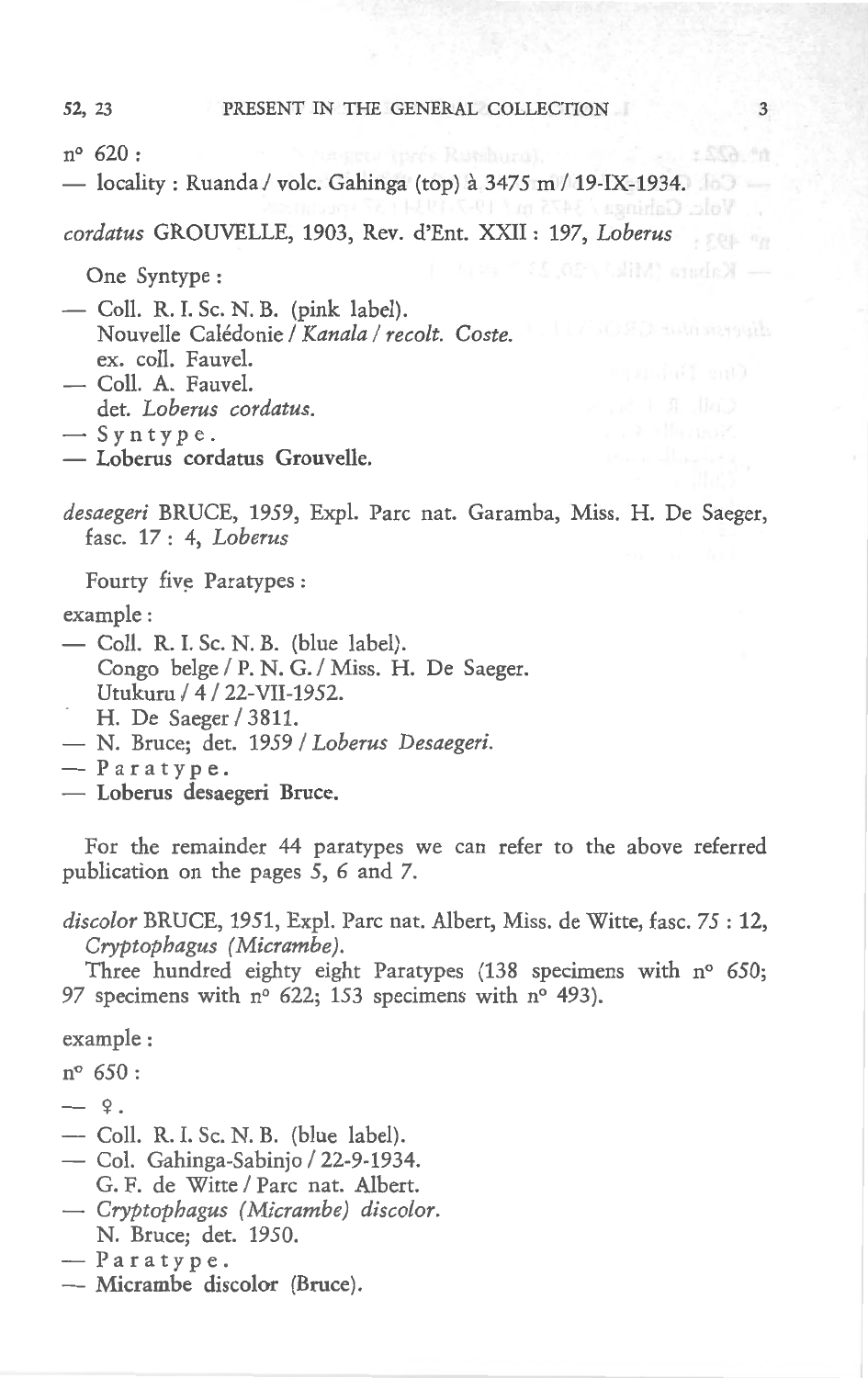n° 622 :

- $\sim$  Col. Gahinga / 2600 m / 12, 19-9-1934 : 60 specimens. Volc. Gahinga / 3475 m / 19-7-1934 : 37 specimens.
- n° 493 :
- Kabara (Mik.) / 20, 23-7-1934 : 153 specimens.

*diversicolor* GROUVELLE, 1903, Rev. d'Ent. XXII : 196, 199, *Loberus* 

One Holotype :

- Coll. R. I. Sc. N. B. (pink label). Nouvelle Caledonie *I Coutee, Boulari I recolt. Saves.*  ex. coll. Fauvel.
- Coll. Fauvel.
- *Loberus diversicolor* Grouv.
- $-$  Holotype.
- $-$  Loberus diversicolor Grouvelle.

*ferruginea* SAHLBERG, 1817, Ins. Fenn. I : 58, *Cryptophagus* 

One Type:

- Coll. R. I. Sc. N. B. (white label). Finlande : Karislojo. J. Sahlberg  $/ 74$ .
- det. *Caenoscelis ferruginea* Sahib. *I val. typ.*
- $-$  Type.
- Caenoscelis ferruginea (Sahlberg).

*impubens* REITTER, 1887, Verh. Nat. Ver. Brunn XXVI: 52, *Atomaria* 

One Syntype :

- Coll. R. I. Sc. N. B. (white label). Turcmenia / Leder. Reitter / 76.
- *impubens* Reitt.
- Coll. L. von Heyden.
- *Atomaria impubens* Reitt.
- $-$  Syntype.
- Atomaria rubricollis Ch. Bris. (Synonymy !)

*kivuensis* BRUCE, 1951, Expl. Pare nat. Albert, Miss. De Witte, fasc. 75 : 7, *Toramus* 

Two Paratypes (n° 1664 and n° 1411) :

n<sup>o</sup> 1664:

- Coll. R. I. Sc. N. B. (blue label).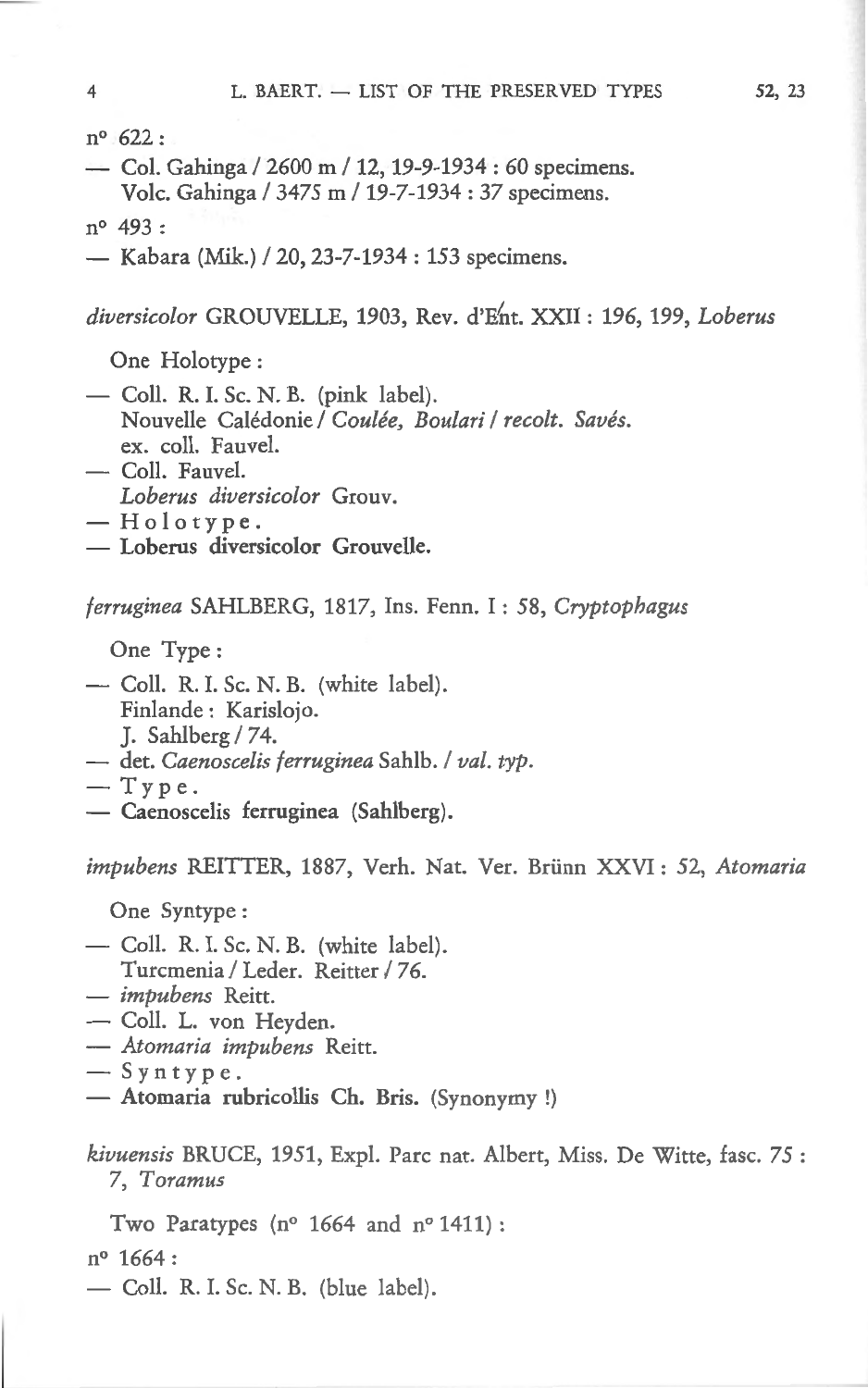#### 52, 23 PRESENT IN THE GENERAL COLLECTION

Congo belge / Kivu; Nyongera (prés Rutshuru). Villa alle alle alle 1218 m (Butumba) / 18-VII-1935. Alter a speciment member Deplane be-G. F. de Witte / 1664.

- det. *Toramus kivuensis.*  N. Bruce; det. 1950.
- $-$  Paratype.
- Toramus kivuensis Bruce.

- $-$  locality: Rutshura at 1285 m/1, 6-VI-1935. G. F. de Witte / 1411.
- *milleri* REITTER, 1875, Deutsche Ent. Zeitschr. XIX, Heft 3 : 20, *Cryptophagus*

*5* 

One Tvoe:

One Syntype ? :

- Coll. R. I. Sc. N. B. (white label).
	- Caucassus / Leder. Reitter / ex. coll. Fauvel.
- *Cryptophagus Milleri* Reitt. *I* typ.
- $-$  Syntype?
- Cryptophagus milleri Reitter.
- *obscurus* MONTROUSIER, 1864, Ann. Soc. Linn. Lyon (n. s.) XI; p. 94, *Latridium*

Two Syntypes :

- Coll. R. I. Sc. N. B. (pink label). Nouvelle Caledonie *I Kana/a I recolt. Montrousier.*  ex. coll. Fauvel.
- Coll. A. Fauvel. Loberus obscurus Montr.
- $-$  Syntype.
- Loberus obscurus (Montrousier).

*obsoletus* REITTER, 1879, Deutsche Ent. Zeitschr. XXII : 221, *Cryptophagus* 

One Syntype :

- Coll. R. I. Sc. N. B. (white label). *Chabarof ka, Amur, Koltze.*  ex. coll. L. von Heyden.
- det. *Cryptophagus obsoletus Reitt.*
- $-$  Syntype.
- Cryptophagus obsoletus Reitter.

n° 1411: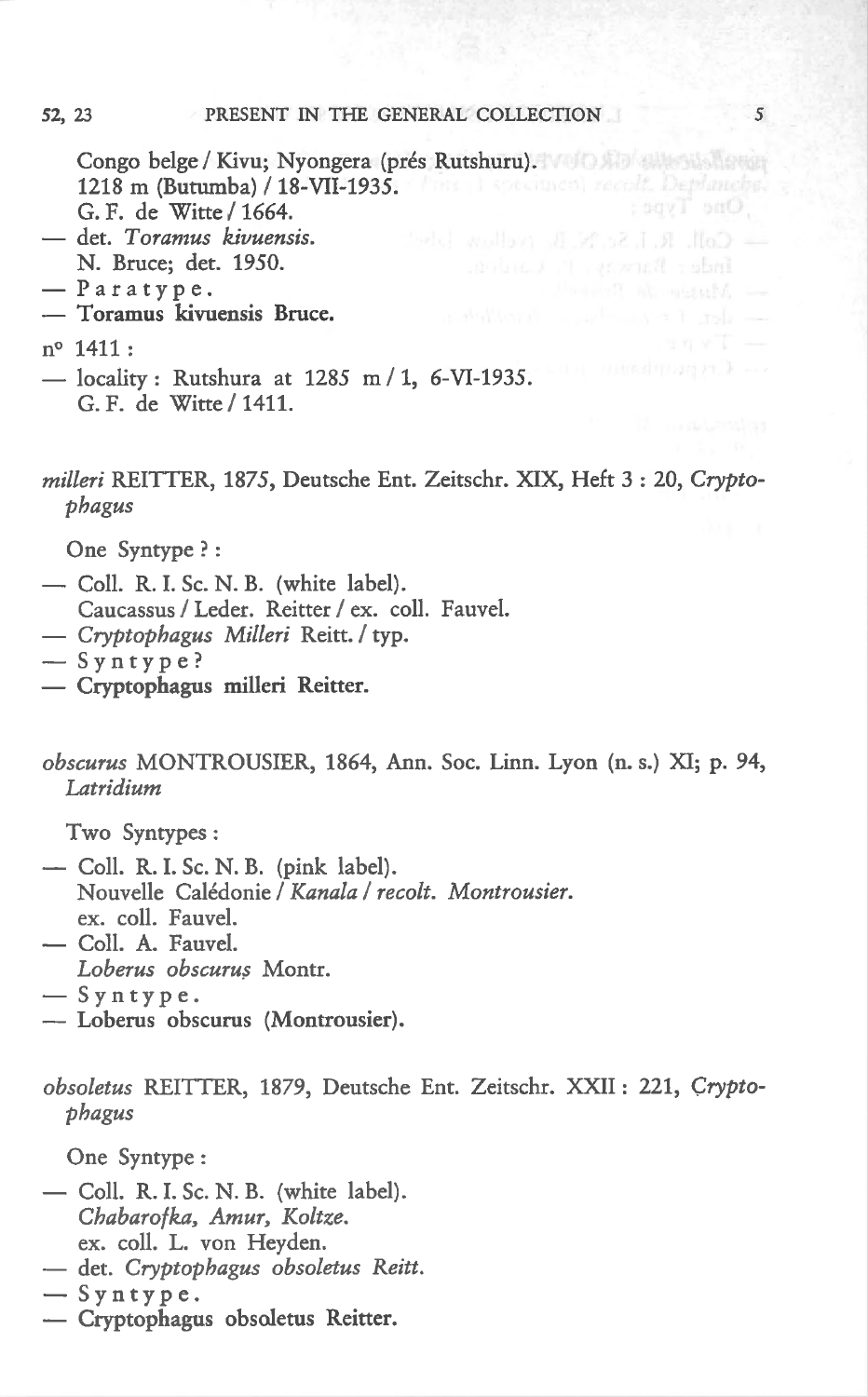*parallelicollis* GROUVELLE, 1916, Mem. Ent. I :66, *Cryptophagus* 

One Type:

- Coll. R. I. Sc. N. B. (yellow label).
- Inde: Barway / P. Cardon.
- *Musee de Bruxelles.*
- det. *Cryptophagus parallelicollis Grouv. I* 5.

 $-$  Type.

- Cryptophagus parallelicollis Grouvelle.

## *rotundatus BRUCE, 1951, Expl. Parc nat. Albert, Miss. de Witte, fasc. 75 :* 9, *Henoticus*

Two Paratypes ( $n^{\circ}$  1508 and  $n^{\circ}$  1493):

n° 1508 :

- $\sim$  Coll. R. I. Sc. N. B. (blue label). Congo belge *I P.* N. A. *I* Mayumbu (vole. Nyamuragira). 2100 m *I* 14, 26-VI-1935 *I* G. F. de Witte *I* 1508.
- det. *Henoticus rotundatus.*  N. Bruce / det. 1950.
- $-$  Paratype.
- Henoticus rotundatus Bruce.

n° 1493:

- locality : Volc. Nyamuragira (1820 m). Nyasheke / 14, 26-VI-1935. G. F. de Witte / 1493 / Parc nat. Albert.

*subchalceus* GROUVELLE, 1903, Rev. d'Ent. XXII: 195-199, *Loberus* 

Two Syntypes :

- Coll. R. I. Sc. N. B. (pink label). Nouvelle Calédonie / Kanala / récolt. Deplanche. ex. coll. Fauvel.
- Coll. A. Fauvel. *Loberus subchalceus Grouv.*

- Loberus subchalceus Grouvelle.

The second specimen comes from the locality of *Coulee, Boulari (recolt. Saves).* 

*testaceus* GROUVELLE, 1903, Rev. d'Ent. XXII: 197-199, *Loberus* 

Four Syntypes :

 $-$  Coll. R. I. Sc. N. B. (pink label).

 $\sim$  Syntype.